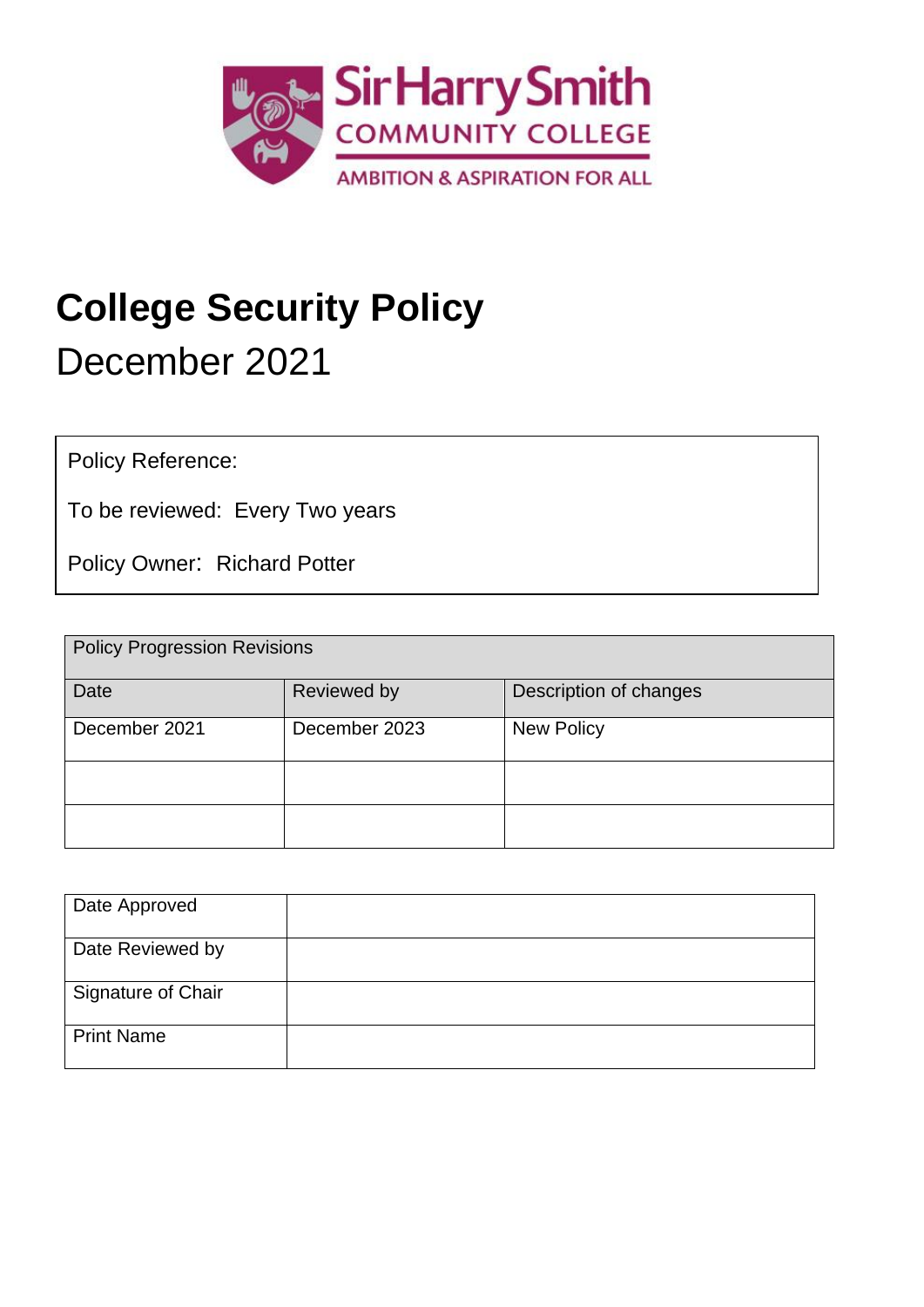# **1. Rationale/context**

- 1.1 Sir Harry Smith Community College will, in accordance with Section 175 of the Education Act 2002 and Government Guidance 'Safeguarding Children and Safer Recruitment in Education' 2006, safeguard and promote the welfare of all children and young people at College.
- 1.2 We recognise that the children and young people within our College are some of the most vulnerable within the country. We all have a duty of care for the wellbeing and welfare of our children and young people. We recognise and accept our responsibility to provide a safe and secure environment for children, young people, members of staff and visitors to the College. The College's security procedures will operate within the framework described in this policy.

# **2. Groups and/or individuals with responsibility for ensuring the security of the College.**

## 2.1 Governors

- The Governors will ensure that the College has a security policy and that this has been implemented.
- Governors will periodically review the College's security policy.
- Governors will delegate the day to day implementation of the policy.

## 2.2 Head Teacher

The Head Teacher will:

- Set up arrangements in College that comply with the security policy agreed by governors.
- Ensure that all staff within the College receive information, instruction and training in the security policy and procedures.
- Establish a system for the reporting, recording and investigation of breaches of the policy and take reasonable steps to prevent reoccurrence.
- Ensure that all visitors, contractors and agency staff adhere to the security policy.
- Monitor the implementation of the policy and security arrangements.

## 2.3 Staff

All staff will comply with this policy and the arrangements made by the Head Teacher to ensure the safety of children, employees and others on the College site.

## 2.4 Children and young people

- Children and young people will be encouraged to exercise personal responsibility for the security of themselves and others.
- Children and young people will cooperate with the arrangements made for the security of the College. Breaches of the College security arrangements are a breach of the College's Behaviour Policy.

## **3. Practical Arrangements**

The College has agreed the following arrangements to ensure the safety and security of staff, children, young people and other persons using the College premises:

| <b>Security issue</b>                                 | <b>Name</b> | <b>Specific Duties</b>                 |
|-------------------------------------------------------|-------------|----------------------------------------|
| Agreeing and reviewing the<br>College security policy | Governors   | Agree policy<br>Review every 24 months |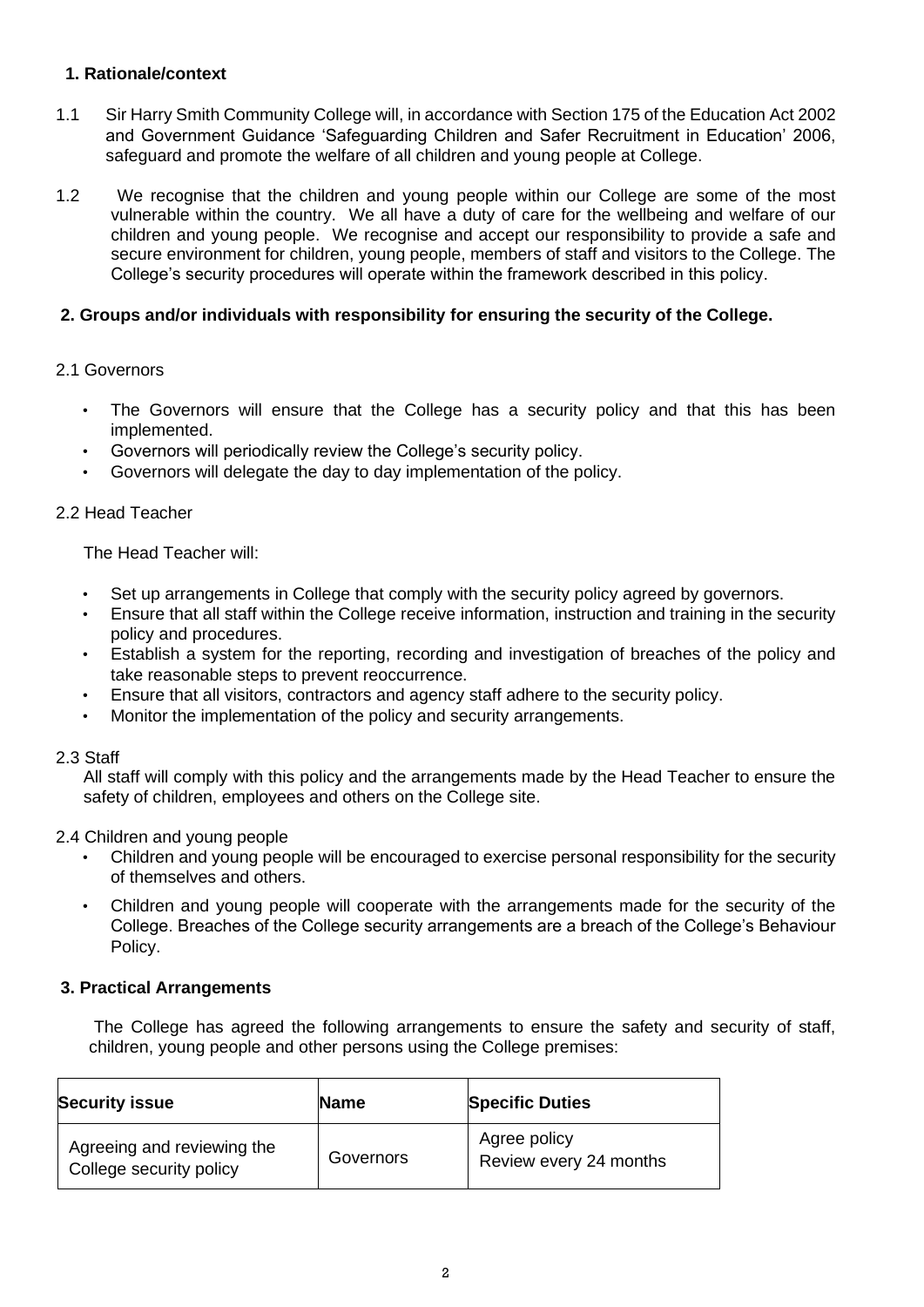| Day to day implementation and<br>management of policy.                                                                                                | <b>Head Teacher</b>          | Inform staff<br>Monitor performance<br>Review arrangements                                                    |
|-------------------------------------------------------------------------------------------------------------------------------------------------------|------------------------------|---------------------------------------------------------------------------------------------------------------|
| Securing College entrance/exits<br>as detailed in this policy                                                                                         | Site manager                 | Unlock/Lock gates at the<br>directed times                                                                    |
| Checking the condition and<br>maintaining the safe operation of<br>physical and electrical security<br>devices (locks, gates, swipe<br>pads, fences). | Site manager                 | Part of normal duties to check<br>physical integrity of security<br>devices.                                  |
| Control of visitors                                                                                                                                   | Office staff                 | <b>Follow Visitors to College</b><br>Policy, signing in procedures,<br>check identity etc and Issue<br>badges |
| Control of contractors                                                                                                                                | Site Manager / HR<br>manager |                                                                                                               |
| Security of money etc                                                                                                                                 | Office staff                 |                                                                                                               |
| <b>Security Risk Assessment</b>                                                                                                                       | <b>Head Teacher</b>          | Review annually and inform<br>Governing Body of findings                                                      |

## **4. Information and Communication**

All staff must be aware of the College's security procedures, especially staff that have been given a specific role to play. All staff induction will include the College's security policy and will be recorded on the employees training profiles. These arrangements will be communicated to all third parties that use the premises and grounds. All will be expected to comply with the College's security arrangements as a condition of sharing use of the building.

## **5. Controlled access and egress during the College day**

Controlled access is a combination of measures to ensure that unauthorised visitors do not present an unacceptable risk to students or staff. The extent of physical controls, such as fences, has been decided by a robust risk assessment of the likelihood of visitors presenting a risk and the reasonableness of the control measures needed to reduce this risk. The College has, through risk assessment, balanced the need to remain a welcoming environment to the community and safeguarding students.

## **6. Buildings**

The College will take all reasonable efforts to restrict access to the building to prevent unauthorised access to children and young people and ensure the personal safety of staff.

The access control procedures for the building are –

- All entrances to buildings are operated by a swipe card system for staff. Staff should use their swipe cards at all times.
- Signage directs all visitors to the main College entrance. This door is controlled by the OfficeTeam.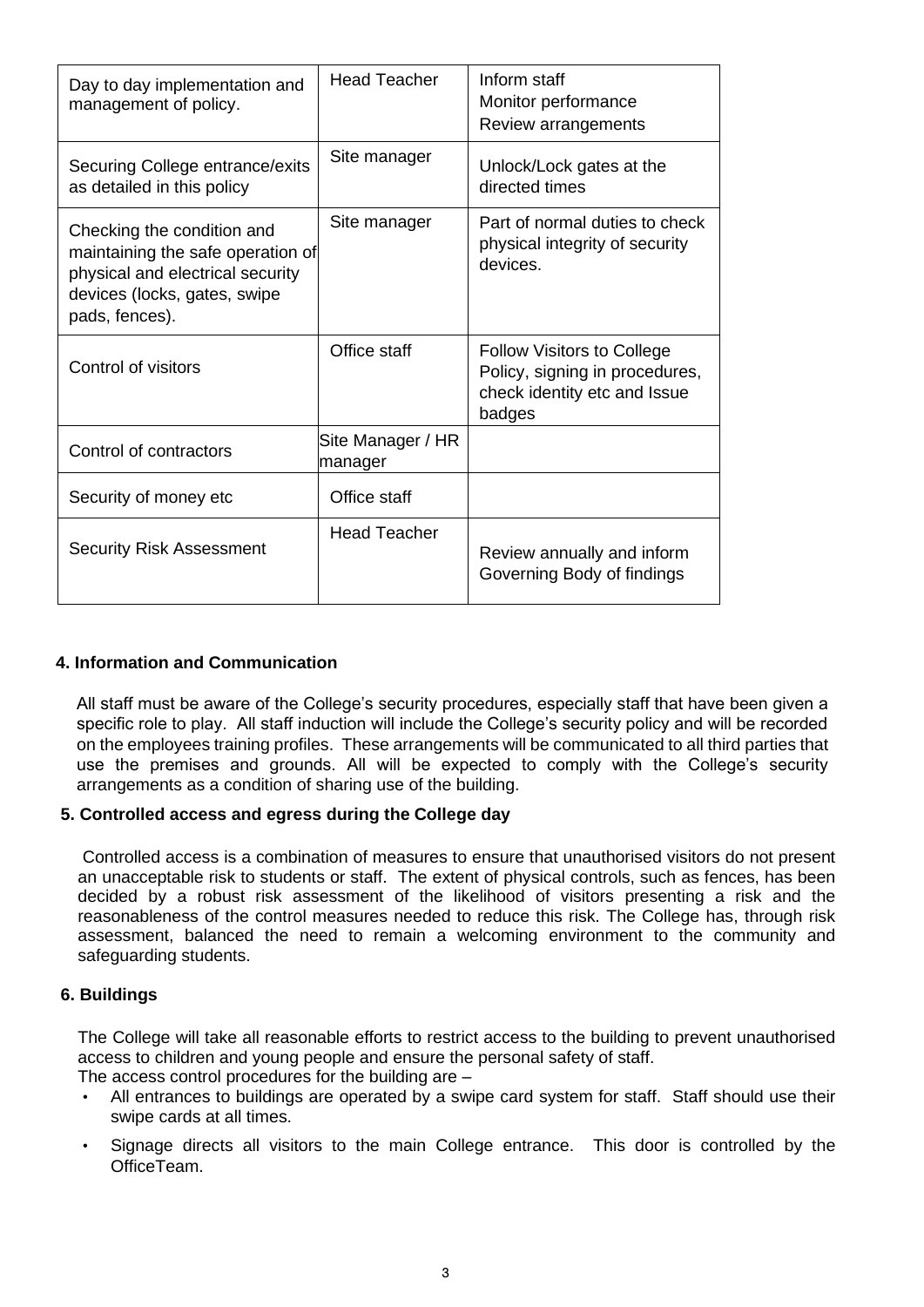# **7. Grounds**

The whole College is secured by means of physical restrictions. Access is mainly at the front entrance doors and is controlled by the office staff.

## **8. Control of Visitors**

The control of visitors is a fundamental part of our College's security policy for the safeguarding of both people and property.

Our policy is that:

- All visitors report to the College reception on arrival and will be asked to sign in.
- All visitors are issued with a visitor badge and lanyard to be worn at all times. This includes parents, helpers, contractors, LA staff and any other person that is not College staff.
- Any person on site without a badge will be asked to accompany a member of staff to the College office or asked to leave the site.
- Any refusal will be reported immediately to the Head Teacher of College. Any aggression will be reported to the police.
- Visitors will not remove any items of College property without the express permission of College staff.
- For their own safety any authorised visitors will be given appropriate information on the College's health & safety procedures such as parking, fire safety and first aid.
- The College has a separate lockdown policy [critical incident] in case of attempted entry by unauthorised people.

#### **9. Supervision of students**

The College's overall safeguarding strategy requires that at times the security of students is achieved by competent supervision by authorised College staff.

The transfer of children and young people from classrooms to transport is supervised by members of the Senior Leadership Team and members of staff on duty.

#### **10. Co-operation with third parties, extended services and community groups**

Our College security arrangements have taken into account any other third parties that use the College building or grounds. In most circumstances the arrangements for the College in general will be equally applicable for the third parties involved. Below are the additional security measures that apply to the groups listed.

Community use is currently used only after College, weekends or in the College holidays. All community groups are given information/instruction on safety procedures. For further information please refer to the College's Lettings Policy.

The College building is routinely used after College in in College holidays for extended services. This is usually for their exclusive use and requires routine risk assessments following security guidance. From time to time building work or use by others is possible with joint agreement between extended services and Hilltop to ensure safety and security.

## **11. Supervision of contractors**

Contractors and maintenance personnel will not always have been subject to DBS checks and should not have unsupervised access to children. They will therefore be controlled as follows –

- All will be given College badges and be expected to wear them.
- Will only carry out work agreed at the start of the contract and at the times agreed.
- Will be supervised at all times by College staff. This does not mean watched continuously but in a way proportionate to their location and proximity to unsupervised children.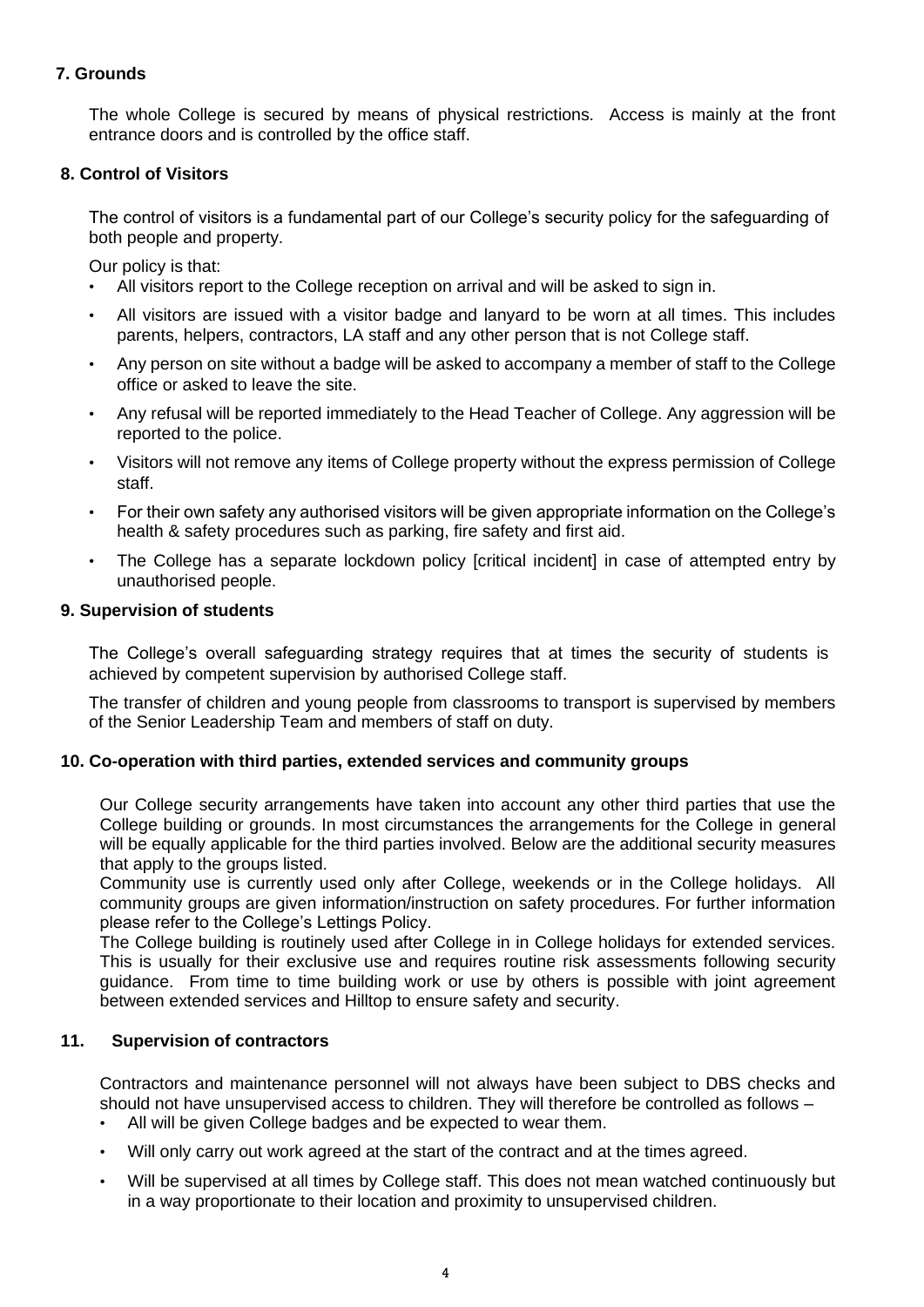Regular external visitors and contractors to College have been contacted to provide details of their disclosure information. If returned this information is kept on the College's Single Central Record.

### **12. Lone Workers**

Our College has Lone Working Policy and risk assessments for staff where there is a security risk due to the need to work alone.

## **13. Physical security measures**

The governing body has considered the need to use physical measures such as fencing and electronic access controls to ensure the safety of staff and students. The governors will review the provision of physical security measures on a regular basis in the form of a security risk assessment. The risk assessment will take into account:

- The location and layout of the College
- Past incidents related to security including reporting of near misses and staff/student incidents.
- The performance of other security measures already in place or that could be implemented.
- The cost of physical security improvements and the availability of funding.

Where justified by consideration of the risk, governors will ensure that physical security measures are installed. Where physical controls are not justified the governing body will ensure that other controls are implemented by the College to ensure the safety of staff and students. Where electronic controls are installed, for example alarm systems, they will be maintained as recommended by the manufacturer.

### **14. Locking arrangements**

All front/main entrances have security locks in place. Doors cannot be opened from the outside/inside other than with a swipe card. Doors can be opened from the inside.

## **15. CCTV**

There is a CCTV system in place and this has its own policy.

#### **16. Cash Handling**

We are a cashless site, the College does not keep large amounts of cash on the premises, any cash is kept securely locked away in the College safe. No cash should be kept in other areas of the College such as classrooms. Cash is banked regularly and at different times of the week / day.

#### **17. Valuable equipment**

All items above the value of £50 electrical items or those of a desirable nature are recorded on the College's Asset Register.

#### **18. Personal Property**

Personal property will remain the responsibility of its owner. This includes both staff and pupil personal property. Both are discouraged from bringing to College any valuable personal property. Staff are provided with lockers or a classroom store area for personal use. Lost property should be handed to the College office.